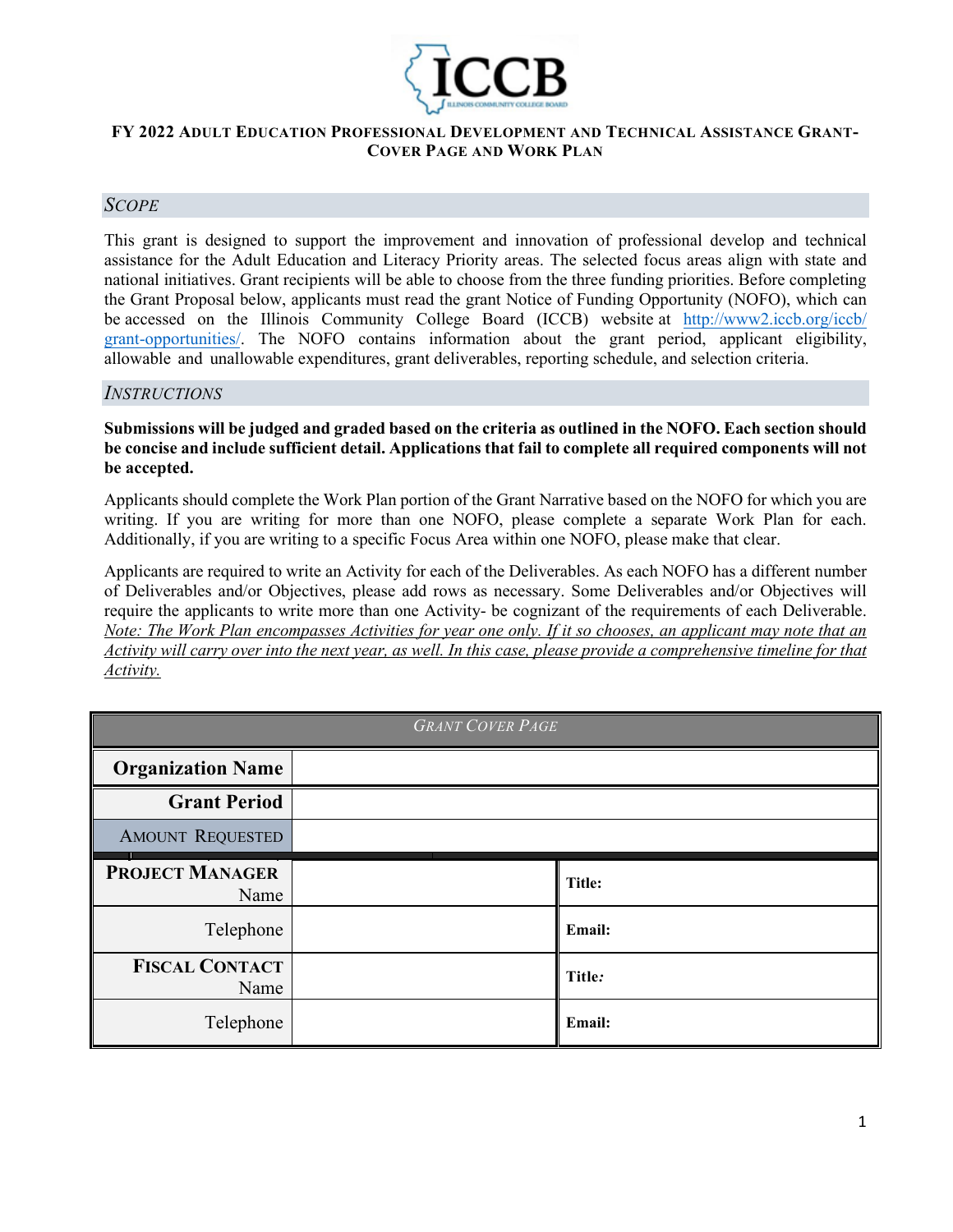| <b>PROJECT FOCUS</b><br>State the<br>NOFO/project<br>area(s) for which you<br>are applying.                                                                                                                                                                                                                                       |                                                                                                                                                                                                                                                                                                                                                                                                                                                                                                                                                                                    |  |  |
|-----------------------------------------------------------------------------------------------------------------------------------------------------------------------------------------------------------------------------------------------------------------------------------------------------------------------------------|------------------------------------------------------------------------------------------------------------------------------------------------------------------------------------------------------------------------------------------------------------------------------------------------------------------------------------------------------------------------------------------------------------------------------------------------------------------------------------------------------------------------------------------------------------------------------------|--|--|
| <b>DEMONSTRATED</b><br><b>EFFECTIVENESS AND</b><br><b>PRIOR EXPERIENCE</b><br>Has the applicant<br>demonstrated effectiveness<br>and have prior experience<br>with the deliverables and<br>objectives within the chosen<br>project focus? Utilize the<br>respective NOFO to explain<br>how the applicant meets<br>these criteria. |                                                                                                                                                                                                                                                                                                                                                                                                                                                                                                                                                                                    |  |  |
| <b>ASSURANCE OF</b><br><b>INSTITUTIONAL</b><br><b>CAPACITY AND</b><br><b>DEDICATION TO</b><br><b>SUCCESSFUL PROJECT</b>                                                                                                                                                                                                           | I confirm that my organization has the institutional capacity (personnel, supplemental<br>resources, time, etc.) to see this project through to completion. Should extenuating<br>circumstances prevent me from doing so, I will activate the contingency plan outlined<br>below.<br>Check this box if your institution has failed to expend a significant amount of AEFLA<br>Leadership funds for a previous grant project. List the grant and amount of unspent funds<br>below.<br><b>Grant Name:</b><br><b>Amount Unspent:</b><br>Contingency plan for expending unspent funds: |  |  |
| <b>COMPLETION</b>                                                                                                                                                                                                                                                                                                                 |                                                                                                                                                                                                                                                                                                                                                                                                                                                                                                                                                                                    |  |  |
| <b>ASSURANCE OF NON-</b><br><b>SUPPLANTING</b><br>Please confirm that funding<br>provided by this grant will<br>not be used to supplant<br>current activities.                                                                                                                                                                    | $\Box$ I confirm that funding provided by this grant will not be used to supplant current<br>activities, projects, or initiatives at the organization.                                                                                                                                                                                                                                                                                                                                                                                                                             |  |  |

By submitting this report, I certify to the best of my knowledge and belief that the report is true, complete, and accurate, and the expenditures and disbursements made with these funds are for the purposes and objectives set forth in the terms and conditions of the applicable Federal or State award or program participation agreement. I am aware that any false, fictitious, or fraudulent information, or the omission of any material fact, may subject me to criminal, civil or administrative penalties for fraud, false statements, false claims or otherwise. (2 C.F.R. 200.41)